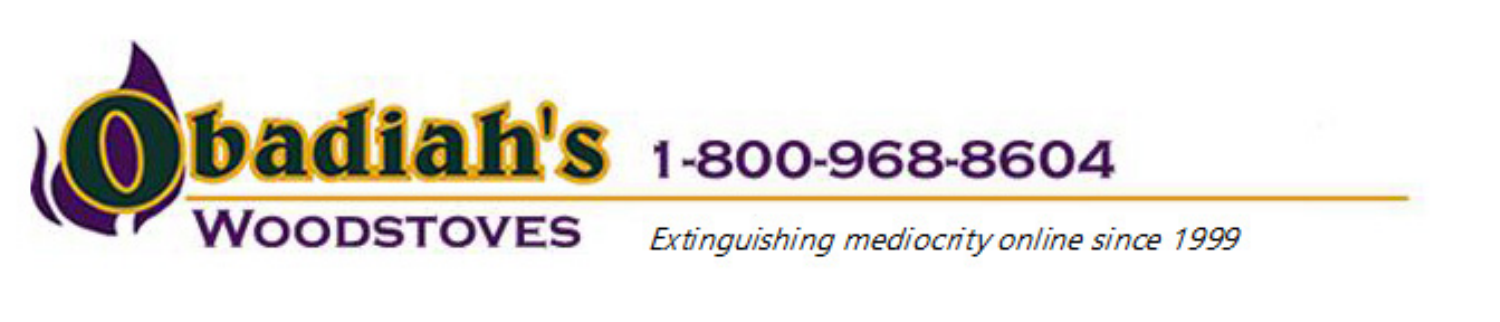# **Gas Inserts**



## **U31-10 Gas Insert**

| <b>Model</b>                                        | <b>U31-NG10</b>                     |                         | U31-LP10                            |  |
|-----------------------------------------------------|-------------------------------------|-------------------------|-------------------------------------|--|
| Fuel Type                                           | Natural Gas                         |                         | Propane                             |  |
| Minimum Supply Pressure                             | 5" W.C. (1.25 kPa)                  |                         | 12" W.C. (2.99 kPa)                 |  |
| Manifold Pressure - High                            |                                     | 3.5" W.C. (0.87 kPa)    | 10" W.C. (2.49 kPa)                 |  |
| Manifold Pressure - Low                             |                                     | 1.6" W.C. (0.40 kPa)    | 6.4" W.C. (1.59 kPa)                |  |
| Orifice Size - Altitude 0-2000 ft.                  | #37 DMS                             |                         | #52 DMS                             |  |
| Orifice Size - Altitude 2000-4500 ft.               | #40 DMS                             |                         | #53 DMS                             |  |
| Minimum Input<br>Altitude 0-2000 ft. (0-610m)       | 20,600 BTU/h<br>(6.04kW)            |                         | 22,000 BTU/h<br>$(6.45 \text{ kW})$ |  |
| Minimum Input<br>Altitude 2000-4500 ft. (610-1372m) | 19.200 BTU/h<br>$(5.62 \text{ kW})$ |                         | 20.000 BTU/h<br>$(5.86 \text{ kW})$ |  |
| Maximum Input<br>Altitude 0-2000 ft. (0-610m)       | 30,000 BTU/h<br>$(8.79$ kW)         |                         | 28,000 BTU/h<br>$(8.21 \text{ kW})$ |  |
| Maximum Input<br>Altitude 2000-4500 ft. (610-1372m) | 27.200 BTU/h<br>(7.97 kW)           |                         | 25.000 BTU/h<br>$(7.33 \text{ kW})$ |  |
| <b>Vent Sizing</b>                                  | 4" R-Vent                           |                         | 4" R-Vent                           |  |
| <b>Approved Venting Systems</b>                     |                                     |                         |                                     |  |
| <b>Flex Vent Systems:</b>                           |                                     | FPI AstroCap™ Flex Vent |                                     |  |

### **UNIT DIMENSIONS WITH STANDARD FACEPLATE**



### **UNIT DIMENSIONS WITH LOW PROFILE FACEPLATE**



The minimum fireplace dimensions for the FPI gas fireplace insert are shown in the following diagrams:



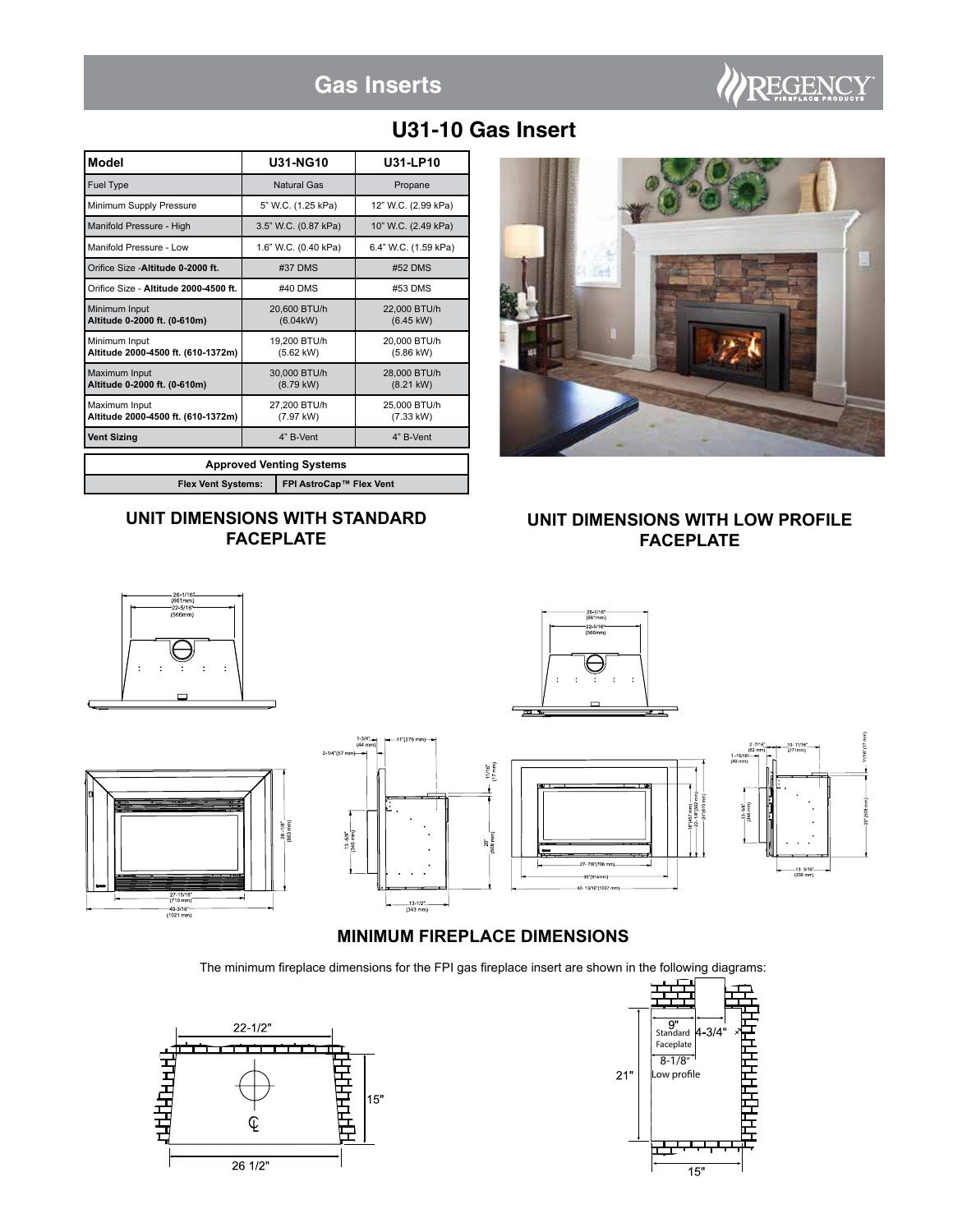

*U31-10 Regency Gas Insert*

**From Unit**

#### **Clearances**

Unless otherwise stated the clearances listed below are Minimum distances to combustible materials. **Please Note: A major cause of chimney related fires is due to a failure to maintain required clearances (air space) to combustible materials. It is of the greatest importance that this fireplace and vent system be installed only in accordance with these instructions.**

| <b>Sides</b><br>Ceiling<br><b>Mantle</b>             | $A$ 10" / 255 mm<br><b>B</b> 47.5" / 1205 mm<br>C. See mantle<br>clearances |
|------------------------------------------------------|-----------------------------------------------------------------------------|
| <b>Max. Mantel Depth</b>                             | <b>G</b> 12" / 305 mm                                                       |
| <b>Min. Alcove Width</b><br><b>Max. Alcove Depth</b> | <b>K</b> 48" / 1220 mm<br>L $36" / 915$ mm                                  |

**\* No Hearth Required**



**Clearances for Low Profile Faceplate with Safety Screen**



## **Gas Inserts**

### **Clearances for Standard Faceplate / Low Profile Faceplate without Safety Screen**